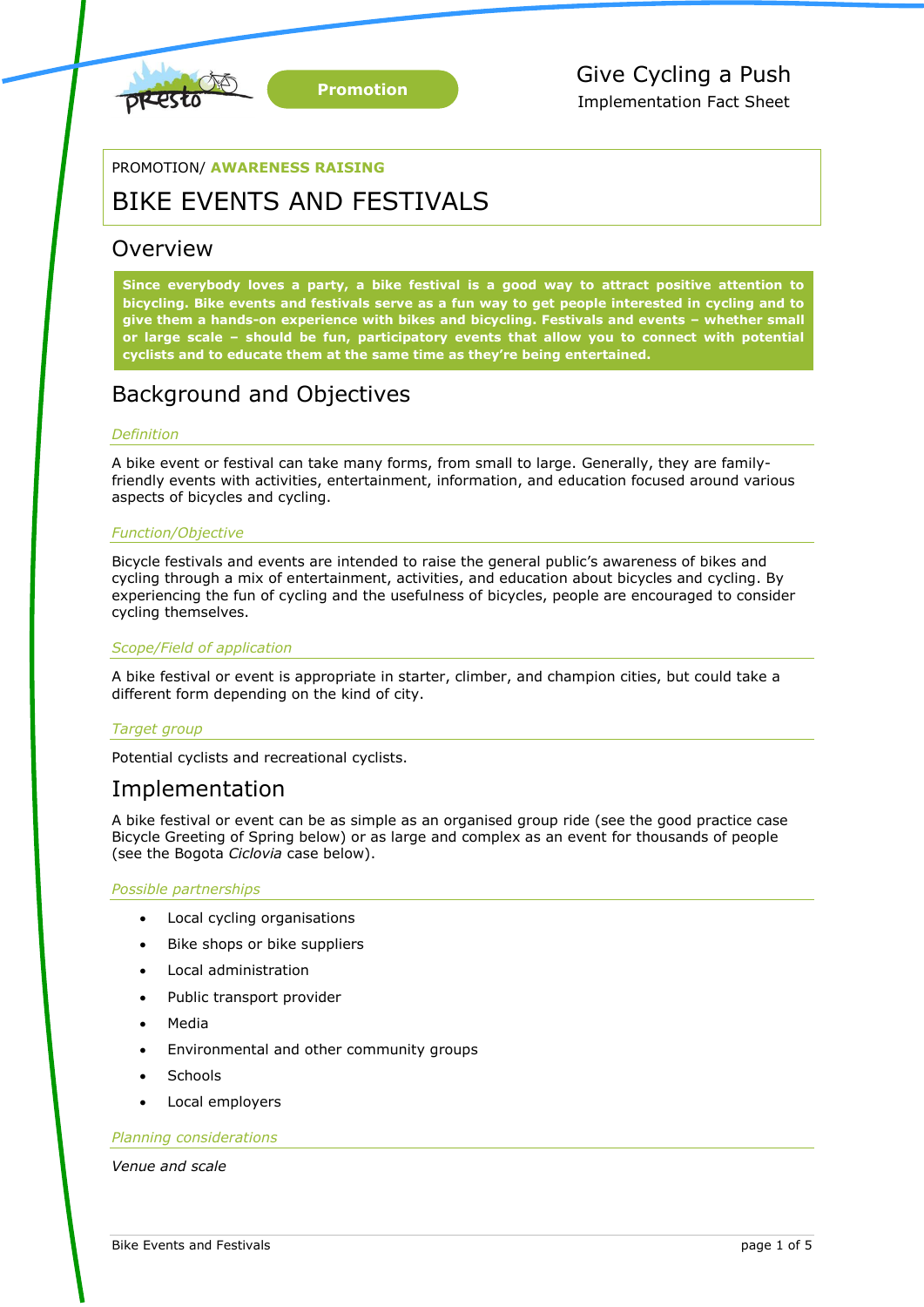

## Give Cycling a Push

Implementation Fact Sheet

The scale of your event depends on the resources you have available to carry it out, but the venue should be easy to reach by public transport and by bike.

*Who and what should be there*

- Local cycling organisations
- Representatives of the local authority
- A few local celebrities if possible (politicians, media personalities, sports figures)
- Public transport provider (making the link between cycling and public transport)
- Community groups
- Bicycle tour operators
- Manufacturers or retailers of a range of less common bikes (recumbents, tricycles, etc.)
- Food and drink (and a pedal-powered mixer could allow people to mix their own drinks)
- Music (with electricity produced by pedal power would be great) the audience takes turns keeping the music going
- Lots of bike parking for participants who come on their own bikes and want to walk around
- Bikes for people to borrow who don't have their own

### *Possible activities*

You're only limited by your imagination with regard to the activities that can be offered at a bike festival or event. The main thing to keep in mind is to integrate fun with information and education. Some possibilities include:

- Short safe cycling lessons
- Group rides
- Bike decorating
- A bike parade
- A parcour (a course route set up with obstacles) for children (or adults) to learn and practise cycling skills
- Bike polo
- A fun relay race
- Unicycle riding
- Bike testing (see also: fact sheet "Bike Testing Events")
- A pedal-powered sound system for music
- A quiz with questions about cycling in your city (perhaps with a bike as a prize)

While a bike races can be exciting to watch, if you plan to have one as part of your event, you should be careful not to leave festival participants with the feeling of being pushed to one side by fast-moving bikes in the same way they are on a daily basis by fast-moving cars.

Other bike-related activities can be found at [www.mobilityweek-europe.org](http://www.mobilityweek-europe.org/) and concrete examples of one city's successful Car-Free Day activities are at [www.eltis.org/study\\_sheet.phtml?study\\_id=1398&lang1=en.](http://www.eltis.org/study_sheet.phtml?study_id=1398&lang1=en)

### *Promoting the event*

- Posters should be distributed widely, including at community centres, bike shops, in shopping streets, at schools and kindergartens, at the tourist information centre, etc.
- Electronic messages can be sent to groups and clubs whose members might be interested.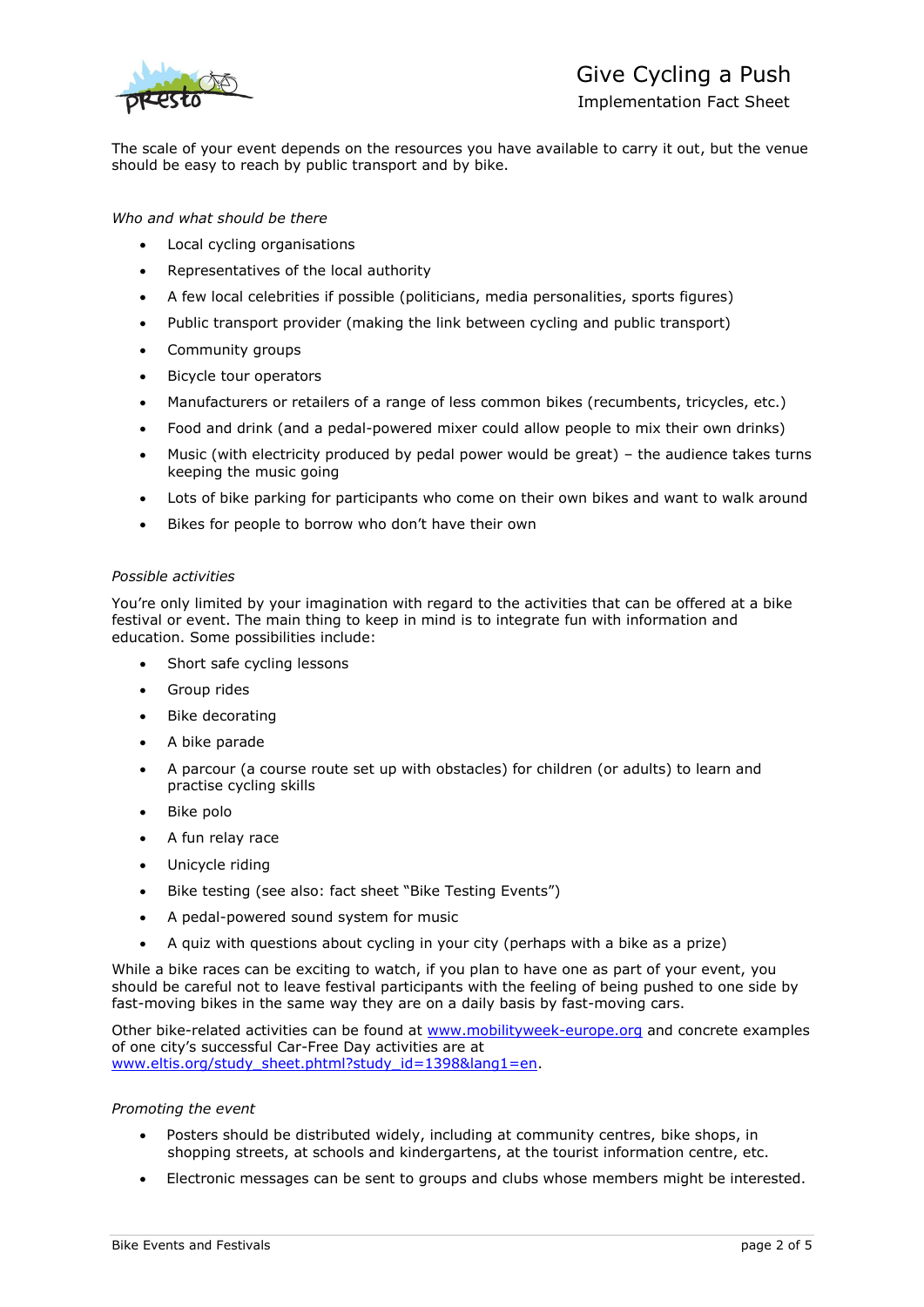

Implementation Fact Sheet

- Advertising can be placed on public transport vehicles.
- Make use of the local media and other means of public distribution of information. Inviting a local celebrity (e.g. a member of a local sports team, a politician) to participate in the festival or event is a good way to draw media attention and raise awareness it.
- If there are road closures, make sure the public is made aware of them, and of alternative routes they can take.

### Considerations

If possible, you should plan to make your event annual rather than a one-time event so that you can improve on it each year and watch interest and participation levels develop over time.

If there isn't currently a great deal of support for cycling in your community, holding a bicycle event or festival during European Mobility Week [\(www.mobilityweek-europe.org\)](http://www.mobilityweek-europe.org/) in September can give your event the extra degree of legitimacy your event needs in the community or with local decision makers. It also lets your citizens know that they are participating in something larger than just a local festival.

Public streets are a great venue for a bike festival; closing off streets to motor vehicle traffic gives people a new perspective on their city by allowing them to experience it from the middle of the street without the noise and danger of speeding cars. However, in cities where bicycling is not highly valued, it may be difficult to convince decision-makers to allow you to "borrow" road space from cars. If you do succeed in doing so, you should be relatively certain that you can fill the streets with people and activity for the duration of the festival. This both gives people an idea how their streets can be used if they aren't full of cars, and also prevents opponents from questioning the fact that you took space that "belongs" to cars. If your event is popular and successful, naysayers will have little support.

### *Strengths*

- You can reach a large number of people at one time.
- A festival is a great venue to inform and educate people at the same time as they're having fun.
- Hands-on experience is the best form of promotion.
- It brings various members of the cycling community together in one place as a resource for potential cyclists.
- It's fun.

### *Weaknesses*

- It can be a lot of work to organise and is fairly labour-intensive.
- It can be an expensive activity, depending on the sponsorship and/or other support you are able to generate.
- The success of such events is usually weather-dependent.

### *Success factors and barriers*

- Make sure your event is well advertised success depends on the number of people you attract.
- Don't underestimate the value of food and drink and music! These are the things that create a fun atmosphere and encourage people to stay longer.
- Do your best to reach more than "the usual suspects." You should try to appeal to those who don't cycle – or who don't cycle regularly – as opposed to those who currently do.
- The event should probably be free of charge. Although charging participants could help recover some of the costs, in places where cycling is not yet highly valued, the cost barrier could be enough to prevent people from attending.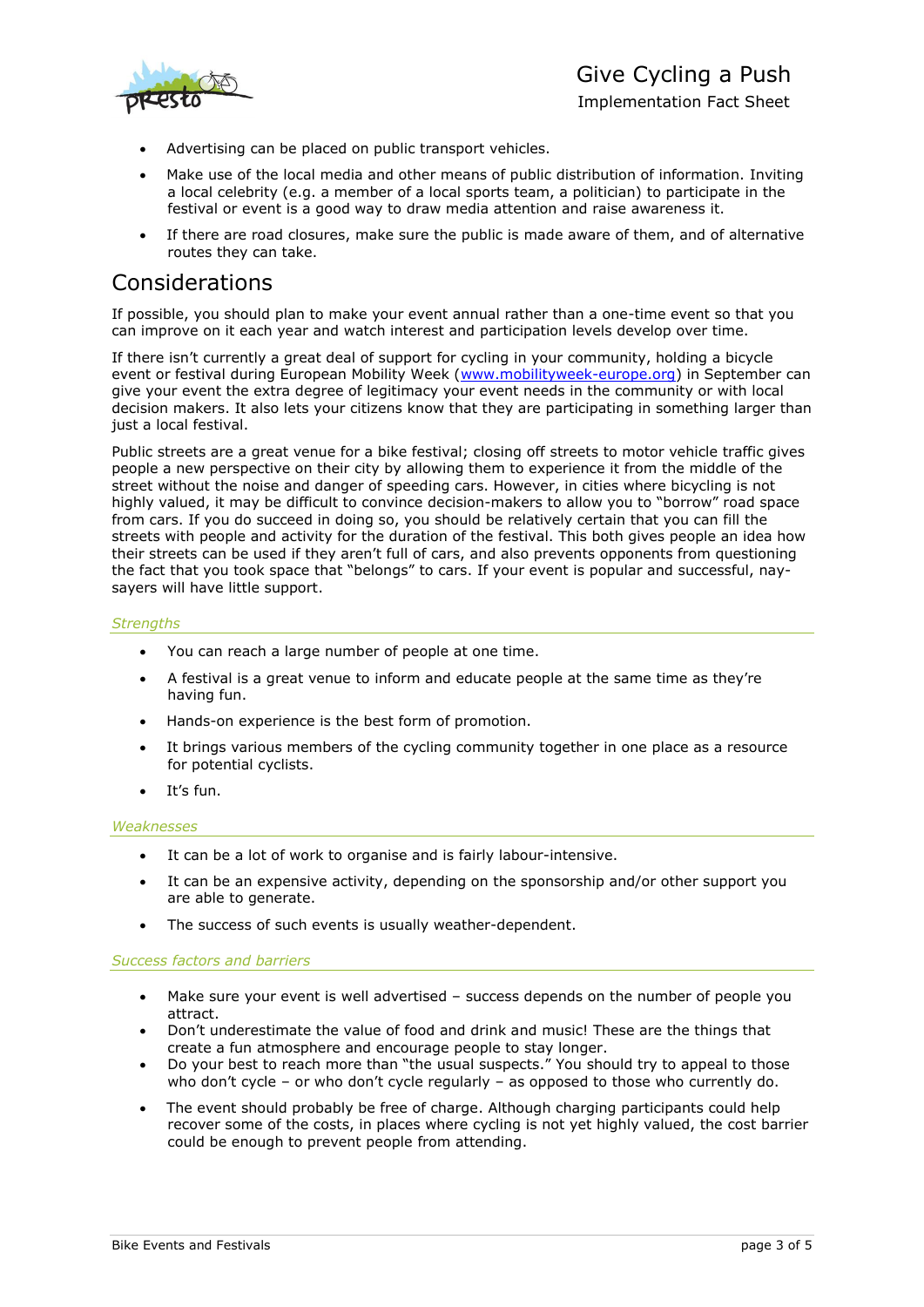

# Give Cycling a Push

Implementation Fact Sheet

### *Evaluation of impact*

Count the number of participants. This can be done at each individual activity and/or an overall count at the festival or event. It can also be done with something small and appealing like a bike stamp on participants' hands or a wristband such as are used at festivals. If you have volunteers stamping hands or putting on wristbands (and counting), you can count the total number of attendees and can be relatively certain you haven't counted people twice.

## Good Practice Cases

### *Case 1*

### **Ciclovia – Bogota (Colombia)**

*Ciclovia* is the Spanish word for bike path, but its meaning has expanded to include a temporary closing of the street to automobiles to allow dominance by other users. Every Sunday and holiday from 7 am to 2 pm, the main streets of Bogota (and Cali and Medellin and other Colombian cities) are blocked off for *ciclovias* . The streets become car-free and are open to bicyclists, runners, and skaters and stages are set up in city parks where aerobics instructors, yoga teachers and musicians lead people through various performances. In Bogota, 2 million people (30% of citizens) regularly fill the more than 120 km of car-free streets.



*Ciclovias* have taken place in Bogota since 1976, but in recent years, the idea has begun to spread to other parts of the world, including New York City; Melbourne, Australia; Mexico City; and Quito, Ecuador. Similar events with different names take place in other places, such as Germany's Tal-to-Tal (Total Valley), where a section of road on both sides of the Rhine River are opened up to bicycles and other non-motorised traffic for a weekend in the summer.

It can be seen as a revival of the car-free Sundays that took place in many parts of Europe during the 1970s, but with the purpose of giving the streets to people (as opposed to reducing fuel consumption). By taking road space usually reserved for cars and opening it up to bicycles and other non-motorised modes, *ciclovias* can serve as a visible commitment to increasing cycling in a city.

Watch a video on the Bogota *ciclovia* here: [www.streetfilms.org/ciclovia](http://www.streetfilms.org/ciclovia) or on New York's first ciclovia here: [www.ibiketo.ca/blog/2008/08/11/new-yorks-first-ciclovia-success](http://www.ibiketo.ca/blog/2008/08/11/new-yorks-first-ciclovia-success)

Bogota is a starter city with a cycling modal split of 3.2% (in 2003), up from 0.8% in 1995.

Picture: by ShareAlike 2.0 from Flickr

### *Case 2*

### **Bicycle Greeting of Spring – Poznan (PL)**

According to Polish folk tradition, the Slavic goddess Marzanna symbolises winter and should be drowned (or burned) on the first day of spring to welcome the new spring and bury the old winter.

In Poznan, the City Cyclists' Division uses the occasion of the first day of spring to celebrate cycling and to encourage people to get on their bikes. Thus, every year, on the weekend closest to the first day of spring, up to 200 local